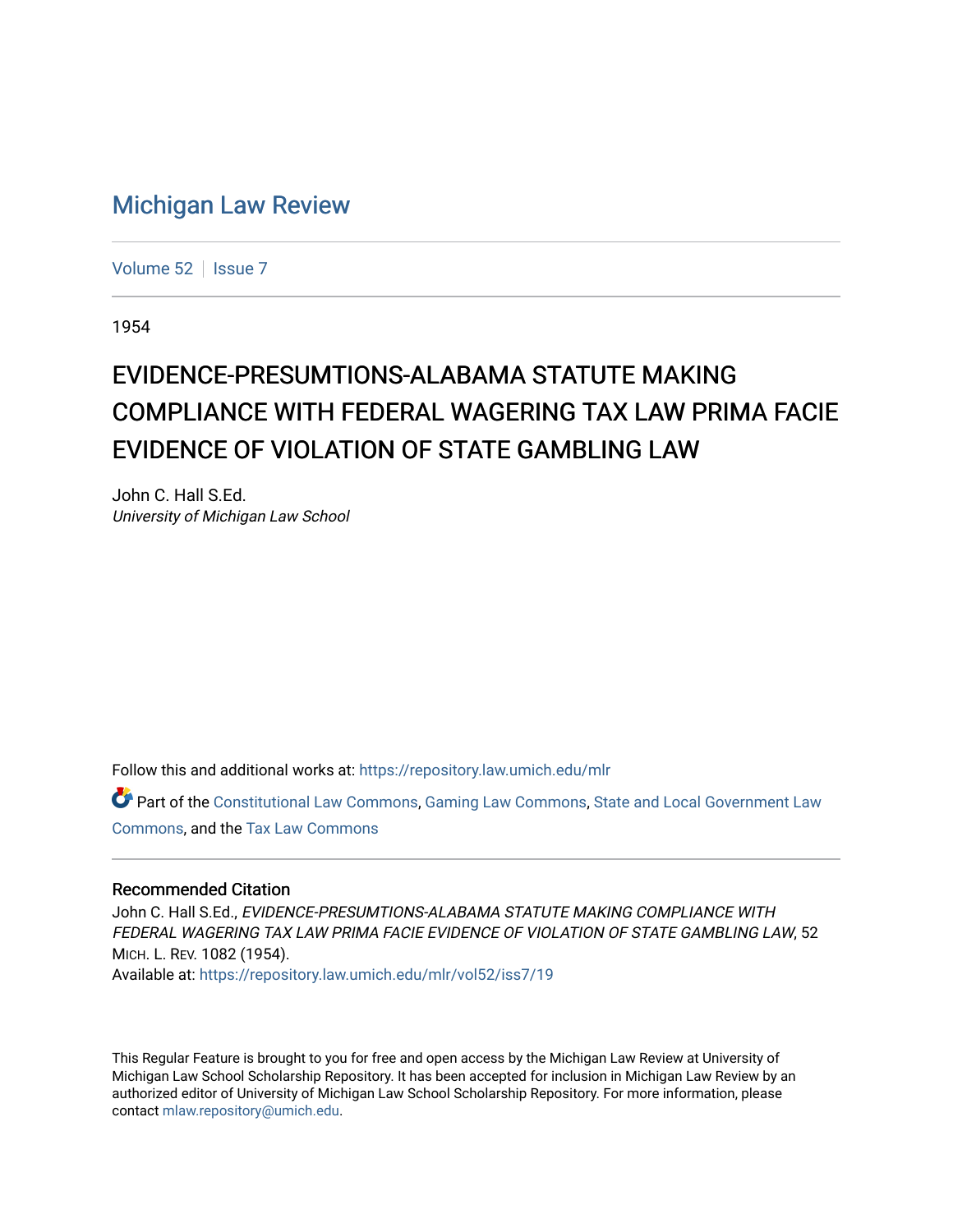## RECENT LEGISLATION

EVIDENCE-PRESUMPTIONS-ALABAMA STATUTE MAKING COMPLIANCE WITH FEDERAL WAGERING TAX LAW PRIMA FACIE EVIDENCE OF VIOLATION OF STATE GAMBLING LAw-In 1953 the Alabama legislature, taking advantage of the federal occupational tax on professional gamblers, $<sup>1</sup>$  enacted legislation making</sup> possession of the federal wagering tax stamp prima facie evidence of violation of the state gambling laws.<sup>2</sup>

As gambling in the United States has grown into big business,<sup>3</sup> both national and state governments have sought more efficient means to enforce the gambling

165 Stat. L. 529 (1951), 26 U.S.C. (Supp. V, 1952) §3291, imposes a \$50 fee for gamblers' occupation stamp. Payment does not work exemption from state penal laws. Id., §3297. Information is required of the taxed person, id., §3291, and made available to the public, id., §3292. Fines for violation are imposed. Id., §3294(a) and (c).

<sup>2</sup>Ala. Pub. Acts (1953) No. 741. For state gambling laws see Ala. Code (1940) tit. 14, §§261-302.

<sup>3</sup>S. Rep. No. 141, 82d Cong., 1st sess., p. 12 (1951). Turnover is \$20,000,000,000 a year, and income is often used to finance other illegal activities. S. Rep. No. 307, 82d Cong., 1st sess., pp. 144-150 (1951).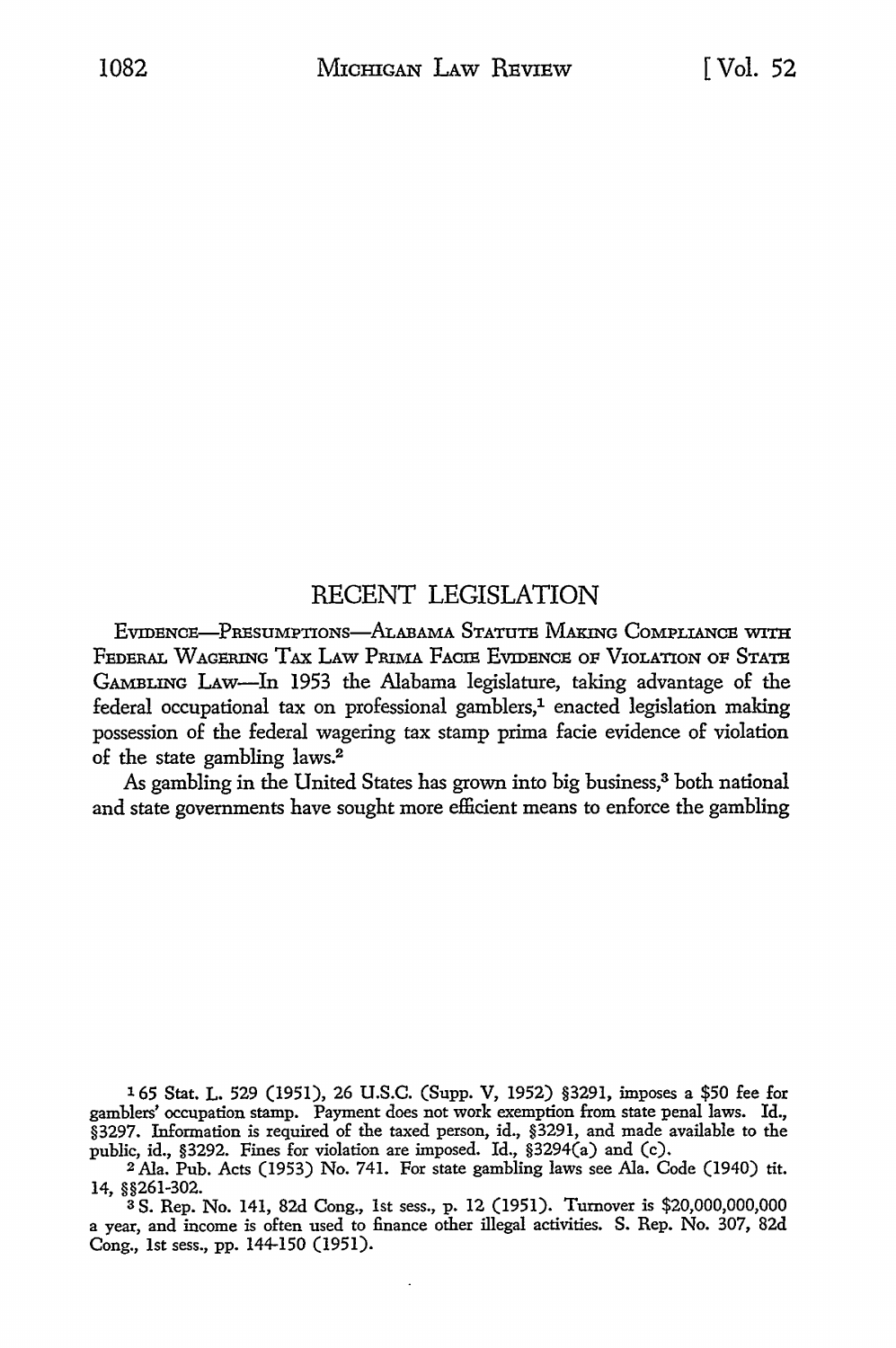laws. The federal wagering tax, purporting to be a revenue measure, $4$  was designed with regulation in mind,<sup>5</sup> and professional gamblers have been prompt in raising the constitutional questions. The courts had two lines of precedents before them, one which would enable them to strike down the tax as punitive,<sup>6</sup> the other allowing approval of the legislation as a revenue measure.<sup>7</sup> In 1953 the United States Supreme Court held the tax constitutional, finding insubstantial the contentions that the legislation was punitive, self-incriminatory, and an infringement of states' rights.<sup>8</sup> The chief problems, however, arise under statutes like that of Alabama.<sup>9</sup> The usual effect ascribed to prima facie evidence<sup>10</sup> is that it allows the trier of fact to infer the ultimate fact from the basic fact proved, but there are other possible interpretations of the prima facie evidence statutes.<sup>11</sup> Since due process requires the defendant to be given the opportunity to defend on the main facts in the case, a conclusive presumption of guilt is unconstitutional, and the defendant must be given a chance to rebut the presumption.<sup>12</sup> Failure to rebut enables the court to direct a verdict for the state,<sup>13</sup> or at least justifies a verdict for the state.14 The Supreme Court has ruled that the essential due process requirement for statutory presumptions is a rational connection between the basic and ultimate facts,<sup>15</sup> making the fundamental

4 H. Rep. No. 586, 82d Cong., 1st sess. 54-55 (1951); S. Rep. No. 781, 82d Cong., 1st sess., pp. 112-113 (1951).

<sup>5</sup>97 CoNG. REc. 6892 (1951); 97 CoNG. REc. 12236 (1951); United States v. Kahriger, 345 U.S. 22, 73 S.Ct. 510 (1953), noted 52 MxcH. L. REv. 150 (1953).

<sup>6</sup>Bailey v. Drexel Furniture Co., 259 U.S. 20, 42 S.Ct. 449 (1922); United States v. Constantine, 296 U.S. 287, 56 S.Ct. 223 (1935).

<sup>7</sup>Veazie Bank v. Fenno, 8 Wall. (75 U.S.) 533 (1869); McCray v. United States, 195 U.S. 27, 24 S.Ct. 769 (1904) ("objective constitutionality" test of measures purported by Congress to be for revenue); United States v. Sanchez, 340 U.S. 42, 71 S.Ct. 108 (1950). United States v. Constantine, note 6 supra, now appears limited to cases in which Congress expressly declares the tax punitive. United States v. Kahriger, note 5 supra.

<sup>8</sup>United States v. Kahriger, note 5 supra. The occupational tax is valid since wagering is an occupation. The information required and fines imposed are for enforcement purposes. Cf. License Tax Cases, 5 Wall. (72 U.S.) 462 (1866). And see Combs v. Snyder, (D.C. D.C. 1951) 101 F. Supp. 531, affd. 342 U.S. 939, 72 S.Ct. 562 (1952).

9 Tennessee upheld an ordinance similar to the Alabama statute. Deitch v. Chatta-

109 WIGMORE, EVIDENCE, 3d ed., §2487 (1940); 17 So. CAL. L. REV. 48 (1943). "Prima facie" and "presumptive" evidence are often treated as indistinguishable. Cf. Tot v. United States, 319 U.S. 463, 63 S.Ct. 1241 (1943); 56 HAnv. L. REv. 1324 at 1326 (1943); Morgan, "Federal Constitutional Limitations upon Presumptions Created by State Legislation," HAnv. LEGAL EssAYS 323 at 324 (1934).

<sup>11</sup>Diamond v. State, 123 Tenn. 348, 131 S.W. 666 (1910) (introduction of prima facie evidence merely shifts burden of going forward); Wooten v. State, 24 Fla. 335, 5 S. 39 (1888) (allows inference).

I2Yec Hem v. United States, 268 U.S. 178, 45 S.Ct. 470 (1925); Floeck v. State, 34 Tex. Crim. App:314 at 316, 30 S.W. 794 (1895).

1s Bailey v. Alabama, 219 U.S. 219, 31 S.Ct. 145 (1911).

<sup>14</sup>See note 11 supra. In Alabama the state's failure to make a prima facie case is ground for directed verdict for defendant. Merrill v. Smith, 158 Ala. 186, 48 S. 495 (1909). If the inference would be allowed absent statute, the statute is clearly good, Bailey v. Alabama, note 13 supra, but Florida says possession of the stamp is not, absent statute, prima facie evidence of gambling. Rodriguez v. Culbreath, (Fla. 1953) 66 S. (2d) 58. 15 Tot v. United States, note 10 supra.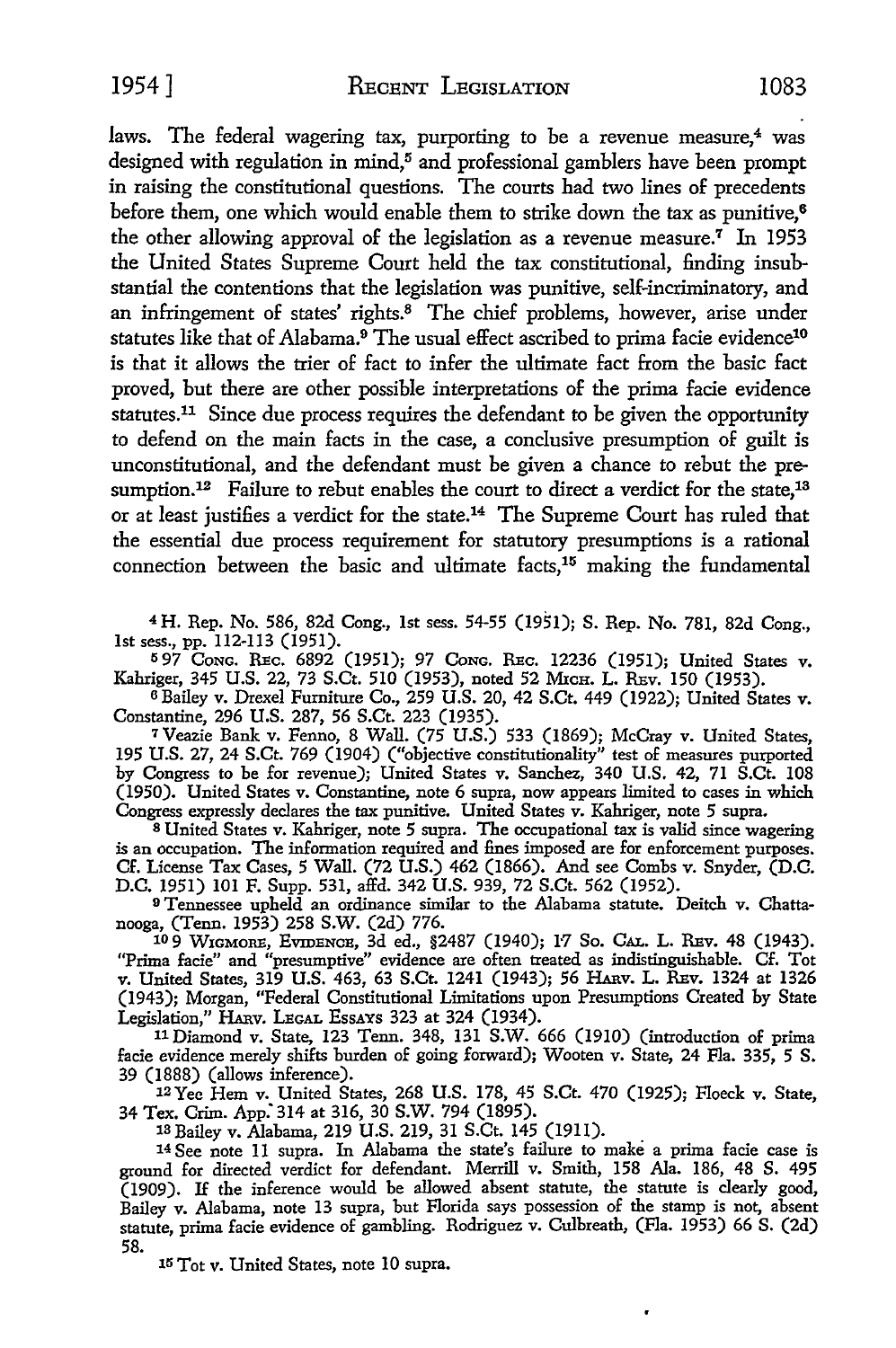question in each case what inferences the basic facts allow.16 The answer *to*  this question will indicate to what extent the defendant may be called upon to carry the burden of going forward with the evidence. Both the state<sup>17</sup> and the federal18 courts are bound by this rule of reasonable connection. A second question of due process relates to the extent *to* which the legislature may remove intent from the elements of the crime involved. If the purpose of the statute is to regulate an activity directly affecting public welfare, as distinguished from activities deemed crimes against the moral code, the *mens rea* should be irrelevant.19 The Supreme Court, in the *Sturgis* case,20 ruled that when intent is not an essential element of the crime, the test is the reasonableness of legislation measured against the end desired.<sup>21</sup> If the statute is merely procedural, the test is the preservation of the right to a fair hearing.<sup>22</sup> Attacks on the constitutionality of the Alabama law on other grounds can be expected, but the Supreme Court has already suggested that matters of legislative infringement upon the powers of the state judiciary are matters for the state courts,<sup>23</sup> and claimed denial of jury trial or alleged self-incrimination, discrimination, and cruel and unusual punishment are not likely to impress the Court.<sup>24</sup> A legislature may make rules of evidence within constitutional limits,25 and while the limits are hard to define, this Alabama statute is probably within them. Alabama bases its gambling laws on the general welfare of the people,26 and so the present statute appears to fall within the *Sturgis* rule. Federal liquor license stamp laws were made the basis for statutes quite similar to the Alabama act here considered, and the laws were found valid.<sup>27</sup> Only Tennessee has had a chance to rule on the validity of legislation making the possession of the stamp prima facie evidence of gambling, and the legislation was upheld.28 Florida ruled that absent the statute possession of the stamp is not prima facie evidence,<sup>29</sup> but in view of the real need for more efficient enforcement of the gambling laws, this

- 16 The states had used a test of convenience before the Tot *case:* Gains v. State, 149 Ala. 29, 43 S. 137 (1907); McHenry v. State, 58 Ga. App. 410, 198 S.E. 818 (1938); 17 So. CAL. L. REv. 48 (1943).
- 17Bailey v. Alabama, note 13 supra; Morrison v. California, 291 U.S. 82, 54 S.Ct. 281 (1934). .

18 Yee Hem v. United States, note 12 supra.

19 Nebbia v. New York, 291 U.S. 502, 54 S.Ct. 505 (1934); 1 STAN. L. REv. 141 (1948).

20 Chicago v. Sturgis, 222 U.S. 313, 32 S.Ct. 92 (1911). Cf. Laylin and Tuttle, "Due Process and Punishment," 20 MICH. L. REV. 614 (1922).

21 Nebbia v. New York, note 19 supra.

22 Fong Yue Ting v. United States, 149 U.S. 698, 13 S.Ct. 1016 (1893).

23 Chicago v. Sturgis, note 20 supra.

24 Hawkins v. Bleakly, 243 U.S. 210, 37 S.Ct. 255 (1917); Twining v. New Jersey, 211 U.S. 78, 29 S.Ct. 14 (1908); United States v. Kahriger, note 5 supra.

25 Mobile, J. & K. C. R. Co. v. Turnipseed, 219 U.S. 35, 31 S.Ct. 136 (1910). 26 Try-Me Bottling Co. v. State, 235 Ala. 207, 178 S. 231 (1938).

<sup>27</sup>Diamond v. State, note 11 supra, esp. at 258-260; Wimberly v. State, 214 Ark. 930, 218 S.W. (2d) 730 (1949).

<sup>28</sup> Deitch v. Chattanooga, note 9 supra. An ordinance making possession of the stamp a crime was also upheld.

<sup>20</sup> Rodriguez v. Culbreath, note 14 supra.